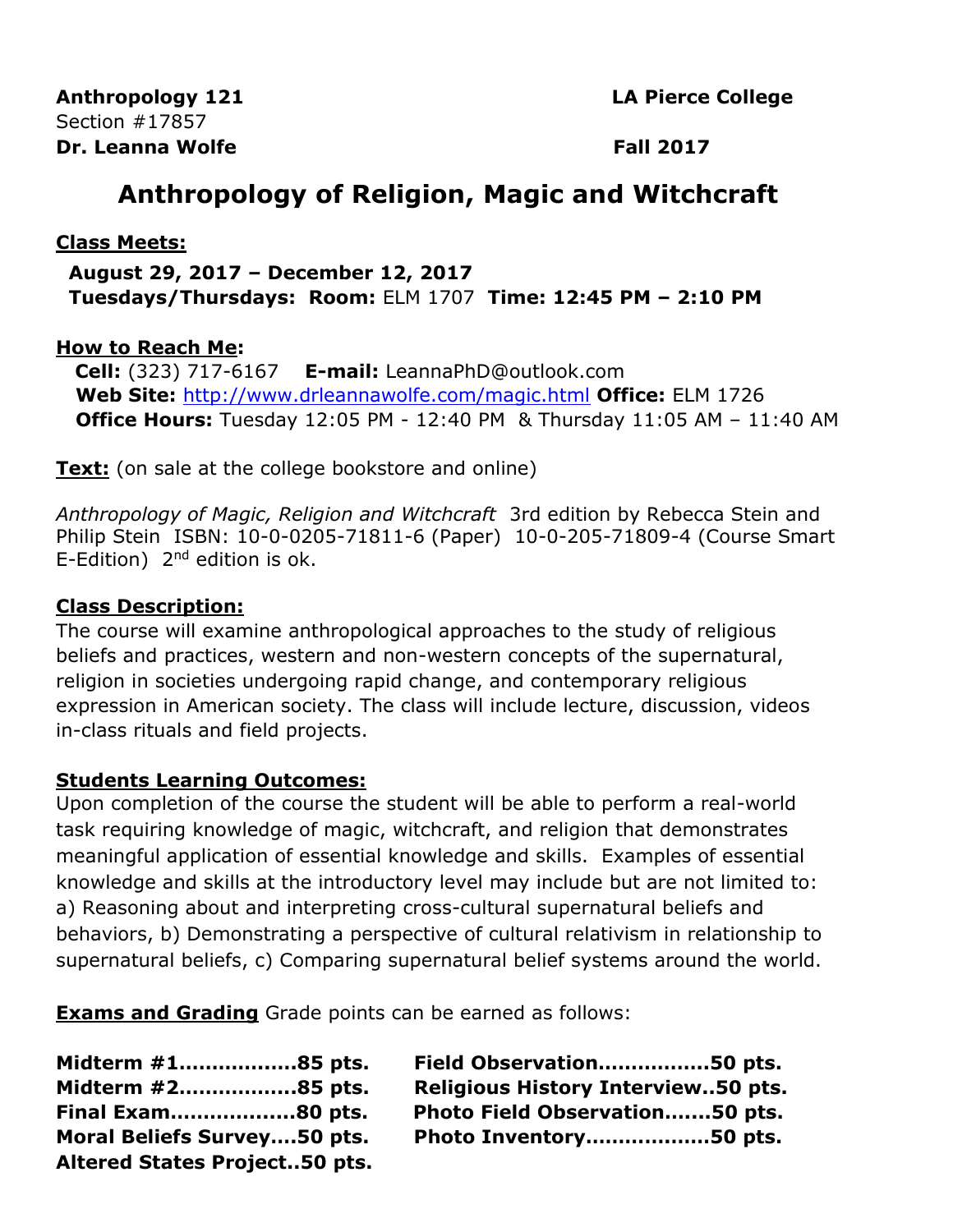**Gold Option:** (for students who would like to try for an A)

Your grade will be based on **three exams** (two midterms and one final) and **three 50-point projects**. The maximum available points is **400**. Grades will be assigned as follows:

## **A: 370+ pts. B: 325 - 369 pts. C: 270 - 324 pts. D: 210-269 pts.**

**Silver Option:** (for busy students who want to pass the class)

Your grade will be based on **three exams** (two midterms and one final and **two 50-point projects**. The maximum available points is **350**. Grades will be assigned as follows:

# **A: 325+ pts. B: 280 - 324 pts. C: 225 - 279 pts. D: 165-224 pts.**

**Bronze Option:** (for super busy students)

Your grade will be based on **three exams** (two midterms and one final) and **one 50-point project**. The maximum available points is **300**. Grades will be assigned as follows:

# **A: 290+ pts. B: 250 - 289 pts. C: 200 - 249 pts. D: 140-199 pts.**

**Exams:** Exams are based on readings, class activities (discussions, videos, rituals). Midterm exams include two essays and all exams have objective questions (true/false, multiple choice, matching).Bring a #2 pencil and an 882 scantron.

**Timeliness:** You are expected to turn in all assignments and take all exams on time. Late exams will be docked 5 (five) pts. per class meeting day.

**Plagiarism:** Cheating on exams, improperly citing sources and turning in written work that you did not personally research and write are all examples of plagiarism. They are not allowed in this class and can result in being suspended from Pierce College. Ask for help before resorting to these unsavory activities!

**Cell Phones and Beepers:** Please SILENCE these in the classroom! Plan on focusing your full attention on class activities including avoiding texting, Facebook, Instagram, SnapChat, Pinterest, and engaging in off-topic Internet surfing.

### **Attendance Policy:**

We will respect Los Angeles Pierce College's attendance policy: "Only students who have been admitted to the College and are in approved active status may attend classes. Students are expected to be in class on time and to remain for the entire class period. Medical appointments, work, job interviews, childcare responsibilities, etc. should be arranged so as not to occur during class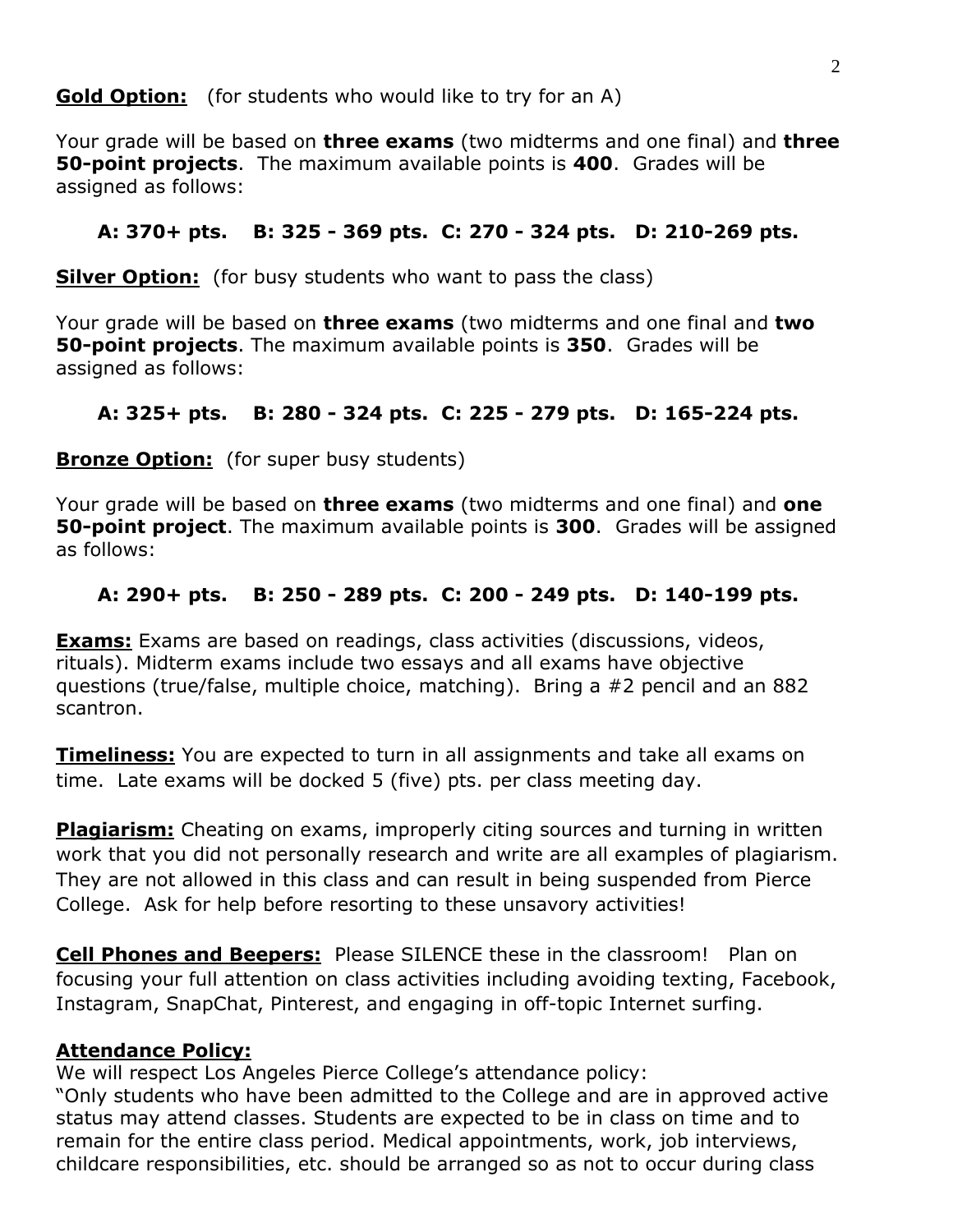time. Please do not make requests for exceptions. Any student who has unexcused absences equaling one week's worth of class time prior to census date may be excluded. Students may drop the class online, before the last day to drop. Students should never rely on the instructor to exclude them." (Gen. Cat., p. 21)

Additionally, be sure to follow the course schedule for reading and class assignments; Students are individually responsible for any information and announcements that are missed due to absence or tardiness. Please ask another student for notes.

Dropping the class: It is your responsibility to drop the class if you discontinue coming to class; however, you may be dropped by the instructor if you are not attending class.

### **Foster Youth:**

*We are making a special effort to support current and former foster youths at Pierce College. If you are a current or former foster youth you may qualify for other support services to help you achieve your educational goals. Please contact our Guardian Scholars Program at (818) 710-3323 or send us an email at [guardianscholars@piercecollege.edu](mailto:guardianscholars@piercecollege.edu) so you can get support you are eligible for.*

### **Religious Holidays:**

There are a variety of "religious holidays" occurring during the semester. While these are neither Federal- or State-sanctioned holidays, they ARE days of religious observance that may impact some students in the class. If you plan to miss a class period, an assignment due date or an exam because you will be practicing your religion on a particular day, you need to notify your instructor of this fact by the end of the second week of the semester. Official notification will take the form of a note, written and signed by the student, which specifies the anticipated date( s) of absence. A student who provides this information by the deadline will be able to reschedule missed exams or work, and their absence will not adversely affect their attendance record. Failure to provide proper notification by the end of the second week will negate the student's option to reschedule or receive credit for missed activities.

#### **Campus Safety:**

In Case of Emergency: When on campus, call 818 710-4311 for immediate response from the Campus Sheriff. Do not call 911, as this will result in a substantial delay. Please program the Emergency Sheriff's number into your cell phone contacts.

#### **Special Services:**

Students with disabilities, whether physical, learning, or psychological, who believe that they may need accommodations in this class, are encouraged to contact the office of Special Services as soon as possible to ensure that such accommodations are implemented in a timely fashion. Authorization, based on verification of disability, is required before any accommodation can be made. 818.719.6430 Student Services Bldg, 1st floor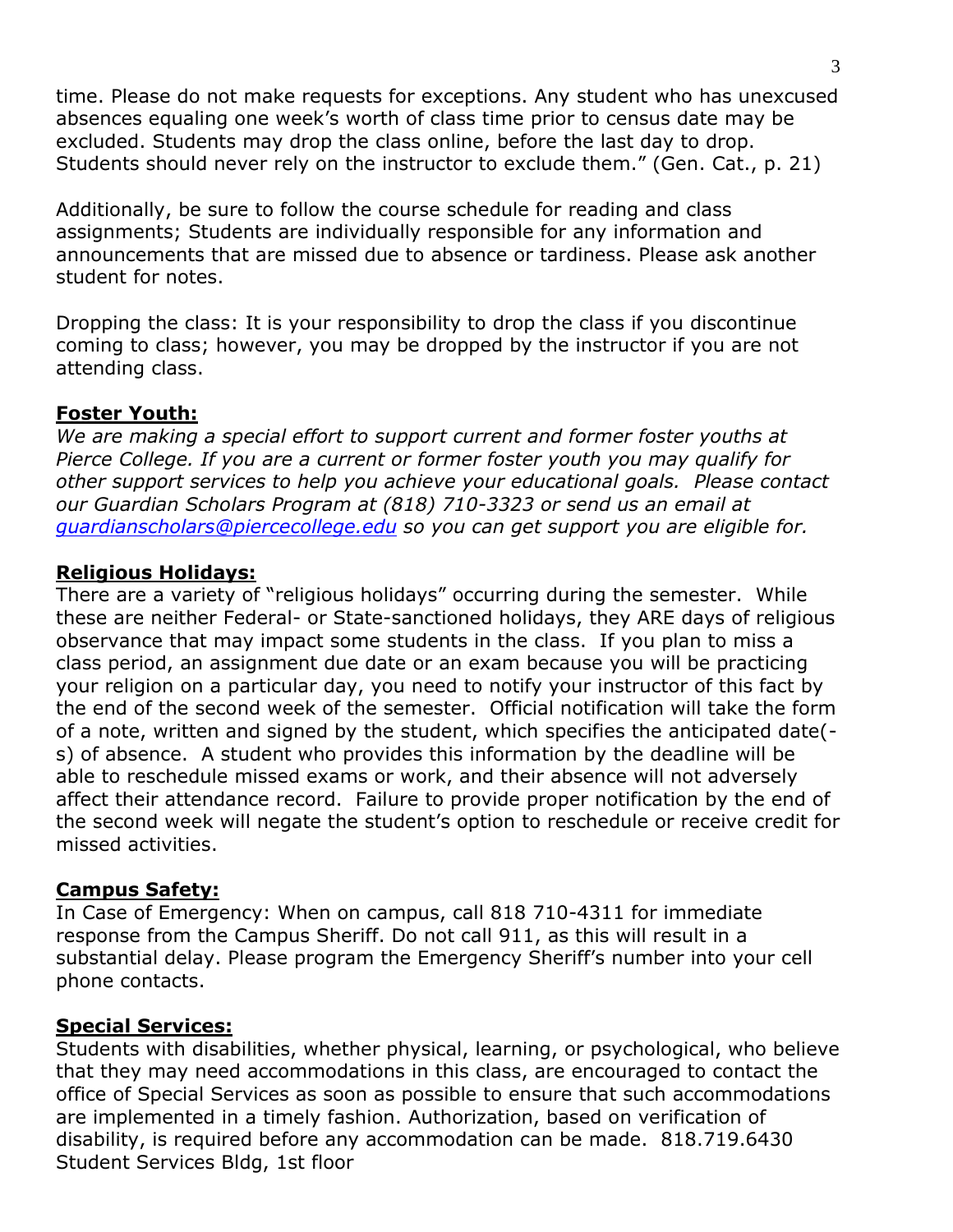**Extra Credit:** A maximum of 40 extra credit points can be earned. You can receive 5 extra credit points for participating on a religious history panel, and/or doing an oral report on your field observation, photo field observation, photo inventory, altered states project or moral beliefs survey. You can do additional class projects (25 points per project) or go to museum exhibitions (listed under class links) for 10 points per exhibition.

#### **Course Outline**

Please read assigned readings *before* each class meeting. AMRW: Anthropology of Magic, Religion & Witchcraft/ Additional Readings are in **Bold—**links for these are on the class website

| <u>Week</u> | Day  | <b>Reading</b>                                                                                                                                                                                   | <u>Topic</u>                                                            |  |
|-------------|------|--------------------------------------------------------------------------------------------------------------------------------------------------------------------------------------------------|-------------------------------------------------------------------------|--|
| 1           | 8/29 | $AMRW -ch.1$                                                                                                                                                                                     | Introductions                                                           |  |
|             | 8/31 | <b>Video: Festival</b><br><b>Slide Show:</b> Kumbha Mela Defining Religion<br>Slide Show: Moscow and St. Petersburg                                                                              |                                                                         |  |
| 2           | 9/5  | AMRW-ch. 2<br>$AMRW$ -ch. 3                                                                                                                                                                      | Mythology                                                               |  |
|             | 9/7  | Religious Symbols<br><b>Video:</b> The Asmat of New Guinea<br><b>Slide Show: New Guinea Sing Sing</b><br>PLAN CLASS RITUAL                                                                       |                                                                         |  |
| 3           | 9/12 | $AMRW$ -ch. 4<br><b>Is God An Accident?</b>                                                                                                                                                      | Ritual                                                                  |  |
|             | 9/14 | The Evolution of the God Gene<br>The Adaptive Value of Religious Ritual<br><b>Prayer and Healing</b><br><b>Slide Show: Negotiating Ethnicity in Malaysia</b><br><b>Video:</b> Secrets of Psychic |                                                                         |  |
| 4           | 9/19 | <b>CLASS RITUAL</b><br><b>Why Is Religion Natural?</b><br><b>You Are What You Eat: Health Food Movement</b>                                                                                      |                                                                         |  |
|             | 9/21 |                                                                                                                                                                                                  | <b>HOLIDAY - ROSH HASHANNAH - NO CLASS</b>                              |  |
| 5           | 9/26 | <b>Video:</b> Burning Man Pastiche<br><b>Slide Show: Burning Man</b><br>Video: Gift Society and Basic Income<br><b>Video:</b> Five Insane Burning Man Facts<br><b>Burning Woman (blog)</b>       | <b>Burning Man</b><br><b>Researching Sex (and Drugs) at Burning Man</b> |  |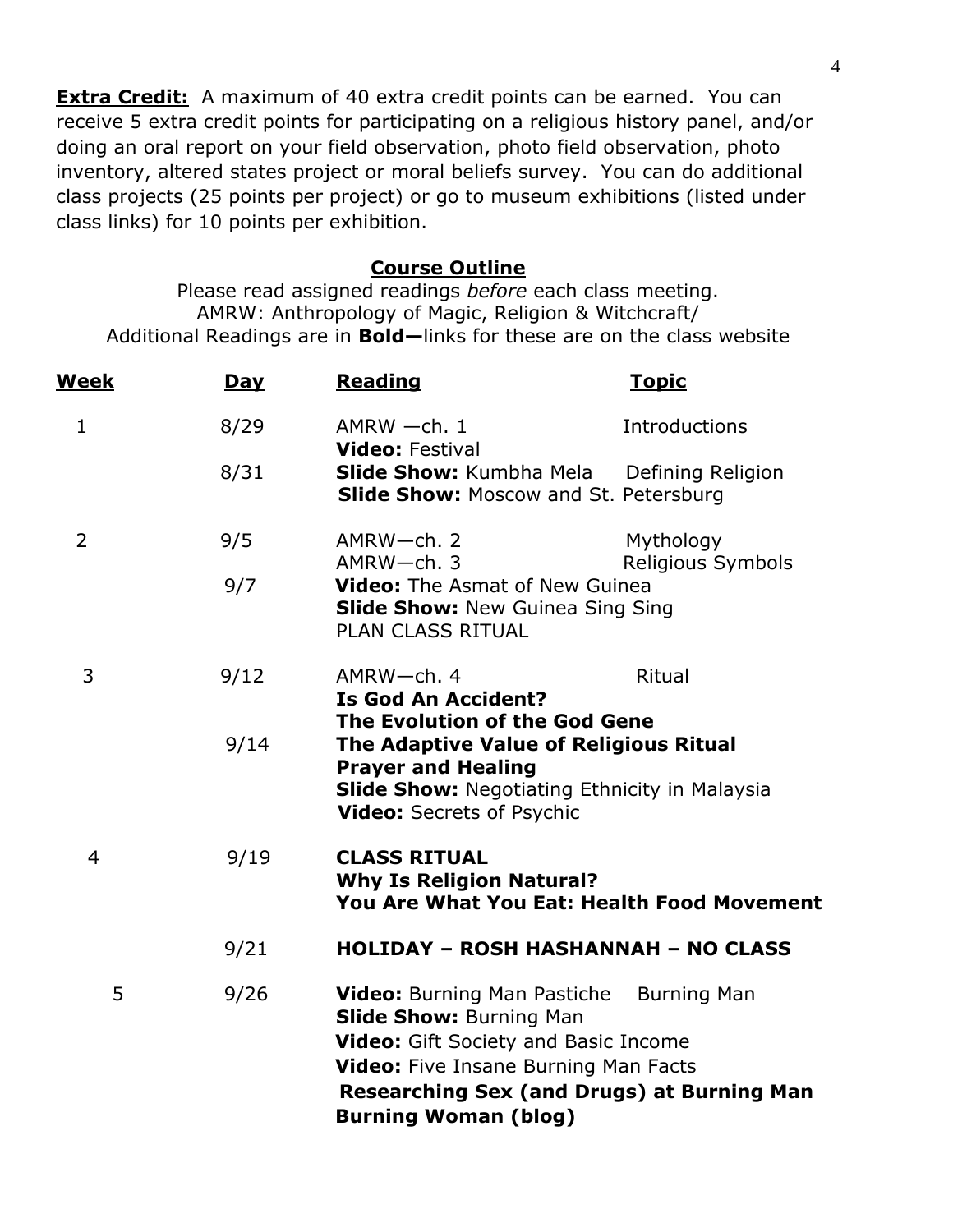| <u>Week</u> | <u>Day</u>     | <b>Reading</b>                                                                                                                                                                                                                                                                   | <u>Topic</u>          |
|-------------|----------------|----------------------------------------------------------------------------------------------------------------------------------------------------------------------------------------------------------------------------------------------------------------------------------|-----------------------|
|             | 9/28           | <b>RELIGIOUS HISTORY PANELS</b><br><b>RELIGIOUS HISTORY INTERVIEW DUE!</b>                                                                                                                                                                                                       |                       |
| 6           | 10/3           | <b>Video: Kidnapped by UFOs</b><br><b>Aliens</b><br><b>Close Encounters of the Facial Kind</b><br>MIDTERM #1 REVIEW                                                                                                                                                              |                       |
|             | 10/5           | <b>MIDTERM #1</b>                                                                                                                                                                                                                                                                |                       |
| 7           | 10/10          | <b>The Initiation of a Maasai Warrior</b> Circumcision<br><b>Video:</b> Rites of Passage: Xhosa Male Circumcision<br><b>Circumcision: Rite of Passage or Violation?</b>                                                                                                          |                       |
|             | 10/12          | $AMRW$ -ch. 5<br><b>Slide Show:</b> Yemanja Festival in Brazil                                                                                                                                                                                                                   | <b>Altered States</b> |
| 8           | 10/17<br>10/19 | Psychedelics and Religious Experience Drugs<br><b>Alcohol in the Western World</b><br><b>History of Peyotism and the Peyote Church</b><br><b>The Sound of Rushing Water</b><br><b>Video: Red Road: Peyote Rituals, Mexico</b><br><b>ALTERED STATES PROJECT DUE! Oral Reports</b> |                       |
| 9           | 10/24          | AMRW-ch. 6<br>Discovering the Way of the Shaman<br><b>Video:</b> Shamans of the Amazon                                                                                                                                                                                           | Religious Specialists |
|             | 10/26          | <b>Slide Show: Religion in India</b><br><b>FIELD OBSERVATION DUE!</b> Oral Reports<br>PLAN DAY OF THE DEAD RITUAL                                                                                                                                                                |                       |
| 10          | 10/31          | DAY OF THE DEAD RITUAL<br><b>PHOTO FIELD OBSERVATION DUE!</b> Oral Reports                                                                                                                                                                                                       |                       |
|             | 11/2           | AMRW-ch. 7<br><b>Baseball Magic</b><br><b>Video: Strange Beliefs</b><br><b>Slide Show: Berlin and Amsterdam</b>                                                                                                                                                                  | Magic and Divination  |
| 11          | $11/7 - 9$     | <b>PROFESSOR AT A CONFERENCE - NO CLASS</b>                                                                                                                                                                                                                                      |                       |
| 12          | 11/14          | AMRW-ch. 8<br><b>Video:</b> The Aztec Empire                                                                                                                                                                                                                                     | Souls, Ghosts, Death  |

5